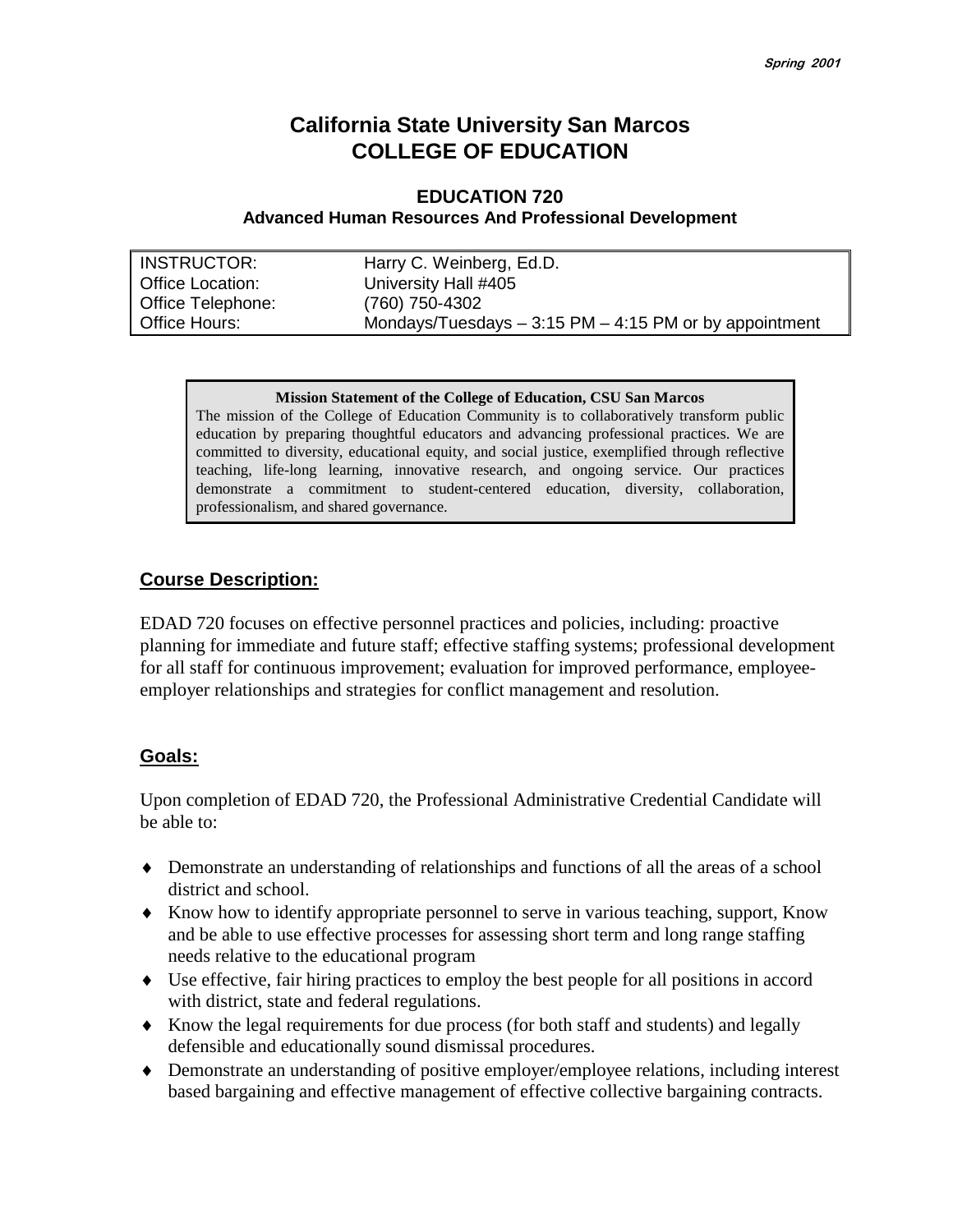- ♦ Implement an appropriate evaluation system including the elements of assistant plans, professional development and peer review and coaching.
- ♦ Demonstrate conflict management and resolution skills with students, staff parents and community.
- ♦ Know and be able to recognize good instruction.
- ♦ Use data to identify the needs of students and staff to focus professional development program.
- ♦ Identify various models of professional development for new, mid-career and experienced teachers, including mentoring.
- ♦ Develop a plan for system-wide development for all of the employees in a school and district.

## **TEXTS:**

1. Townley, Arthur, School Administration, A California Perspective, 1999, Precision Writing

## **GRADING POLICY:**

The following factors will be considered in determining a final grade:

1. Attendance

If you miss two class sessions or are late (or leave early) for more than three sessions you cannot receive a grade of "A". If you miss three class sessions, you cannot receive a grade higher than a "C+".

Due to the dynamic nature of this course, all students are expected to attend all classes and participate actively. Should a student miss more than 20% of class tine, s/he may be dropped from the course at the discretion of the instructor. Should the student have extenuating circumstances, I urge you to contact the instructor as soon as possible.

- 2. Class participation
- 3. Final Paper
- 4. Case Study Analysis
- 5. Final Exam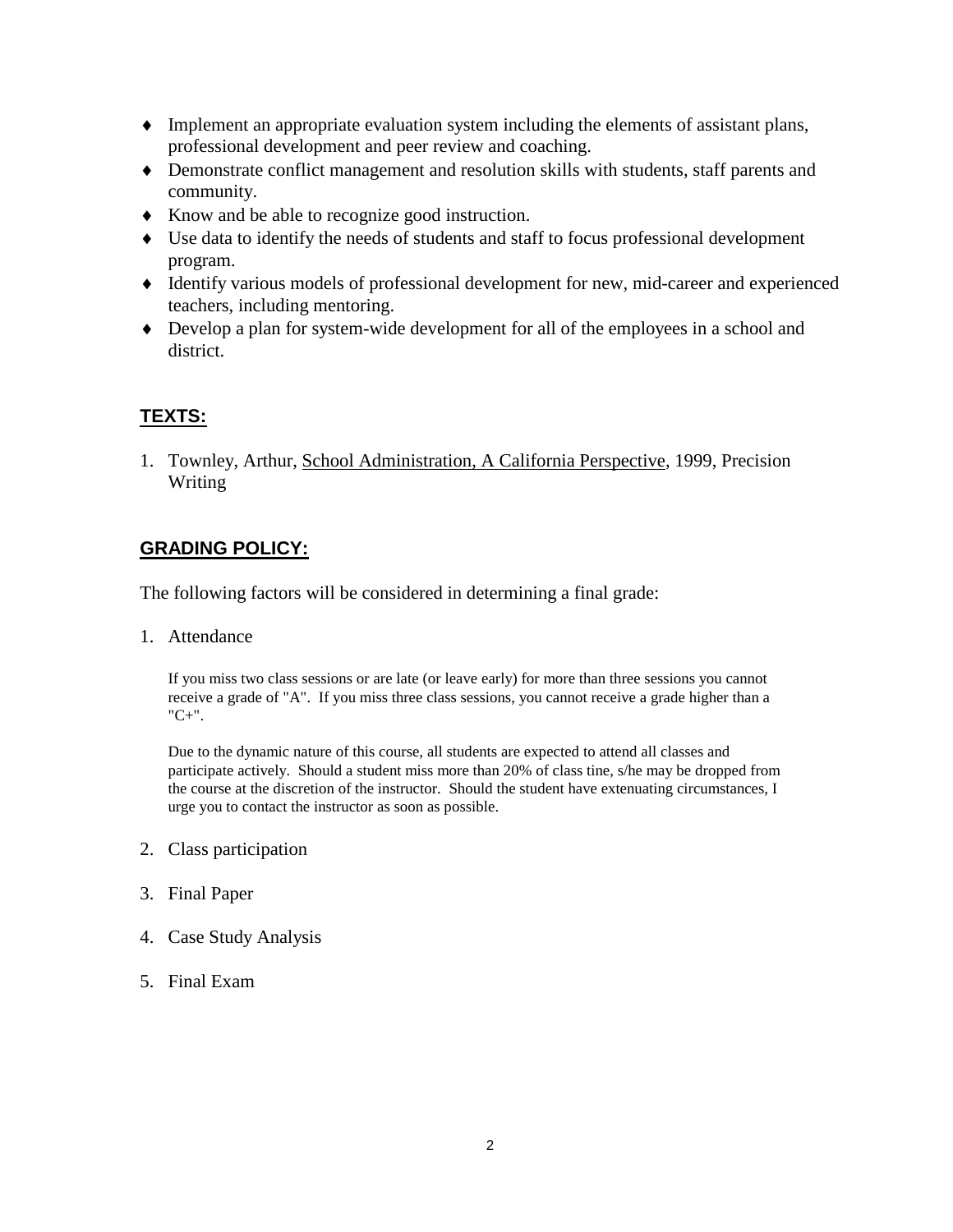# **TENTATIVE SCHEDULE**

| Date:    | Subject:                                                                                                                              |
|----------|---------------------------------------------------------------------------------------------------------------------------------------|
| 02/05/02 | Introductions, course overview, in-class writing assignment – "My<br>Current Position", organize into groups, read Chapter 3 in text. |
| 02/12/02 | Human Resource Leadership – "Getting The Most Out Of People".<br>Introduction of case study method, organize interview panels         |
| 02/19/02 | Subject: "Recruitment & Staffing Projections" - Benchmarking report                                                                   |
| 02/26/02 | Subject: Selection of Personnel - Benchmarking report - paper<br>screening and reference checking, Read Chapter 4                     |
| 03/05/02 | Subject: Selection of Personnel – Benchmarking Report – Interviewing,<br>Read Chapters 6 & 7                                          |
| 03/12/02 | Evaluation of Personnel – Benchmarking Report – Certificated<br>Read Chapter 5                                                        |
| 03/19/02 | Evaluation of Personnel – Benchmarking Report - Classified                                                                            |
| 03/25/02 | Open Topic                                                                                                                            |
| 04/02/02 | NO CLASS – Spring Break                                                                                                               |
| 04/09/02 | Staff Development – Benchmarking Report, Read Chapter 8                                                                               |
| 04/16/02 | Collective Bargaining - Benchmarking Report<br>Read Chapters 11 & 12                                                                  |
| 04/23/02 | <b>Recognizing Good Teaching</b><br>Read Chapter 13                                                                                   |
| 04/30/02 | Employee Discipline & Dismissal – Benchmarking Report<br>Read Chapter 14                                                              |
| 05/07/02 | <b>Interview Panels</b>                                                                                                               |
| 05/14/02 | <b>Interview Panels</b>                                                                                                               |
| 05/21/02 | Final Paper Due – Wrap-up of course                                                                                                   |
| 05/28/02 | Final Exam                                                                                                                            |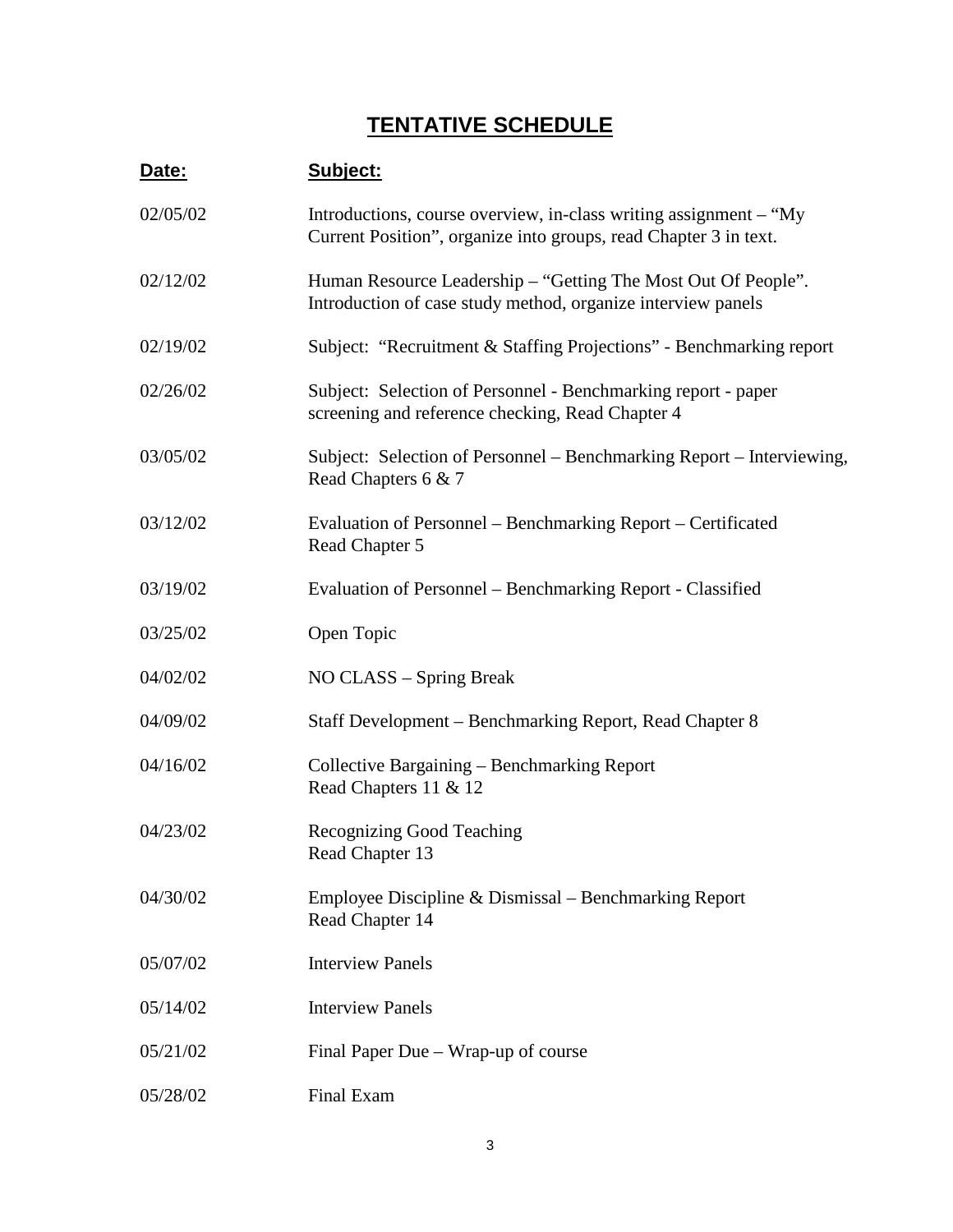## **Final Paper EDAD 720**

A two or three page paper, double spaced, using 11 or 12 point font, on one of the following subjects:

- 1. Observe a negotiation session. Your paper should be reflective and evaluate the session based on your course learnings.
- 2. Develop a competency based interview for selecting personnel at your site.
- 3. Observe a final interview or paper screening. Your paper should be reflective and evaluate the session based on your course learnings.